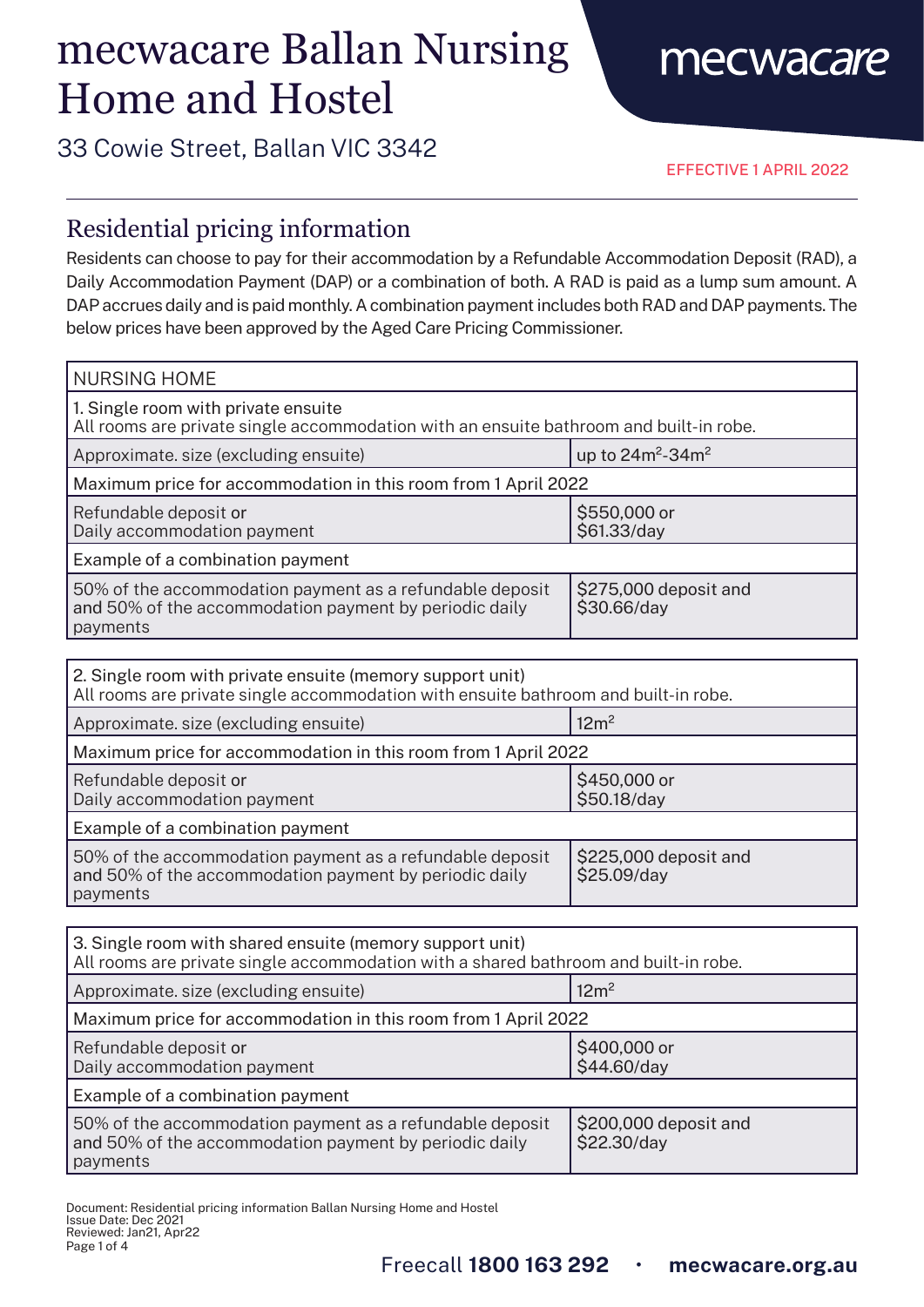## mecwacare

| 4. Single room with private ensuite<br>All rooms are private single accommodation with a large ensuite bathroom and built-in robe. |                                      |  |
|------------------------------------------------------------------------------------------------------------------------------------|--------------------------------------|--|
| Approximate size (excluding ensuite)                                                                                               | 12m <sup>2</sup>                     |  |
| Maximum price for accommodation in this room from 1 April 2022                                                                     |                                      |  |
| Refundable deposit or<br>Daily accommodation payment                                                                               | \$450,000 or<br>\$50.18/day          |  |
| Example of a combination payment                                                                                                   |                                      |  |
| 50% of the accommodation payment as a refundable deposit<br>and 50% of the accommodation payment by periodic daily<br>payments     | \$225,000 deposit and<br>\$25.09/day |  |
|                                                                                                                                    |                                      |  |
| 5 Single room with external shared bathroom                                                                                        |                                      |  |

| 5. Single room with external shared bathroom<br>All rooms are private single accommodation with a large ensuite bathroom and built-in robe. |                                      |  |
|---------------------------------------------------------------------------------------------------------------------------------------------|--------------------------------------|--|
| Approximate size (excluding ensuite)                                                                                                        | 12m <sup>2</sup>                     |  |
| Maximum price for accommodation in this room from 1 April 2022                                                                              |                                      |  |
| Refundable deposit or<br>Daily accommodation payment                                                                                        | \$400,000 or<br>\$44.60/day          |  |
| Example of a combination payment                                                                                                            |                                      |  |
| 50% of the accommodation payment as a refundable deposit<br>and 50% of the accommodation payment by periodic daily<br>payments              | \$200,000 deposit and<br>\$22.30/day |  |

| 6. Single room with external shared bathroom<br>All rooms are private single accommodation with a large ensuite bathroom and built-in robe. |                                      |  |
|---------------------------------------------------------------------------------------------------------------------------------------------|--------------------------------------|--|
| Approximate size (excluding ensuite)                                                                                                        | up to $12m^2$                        |  |
| Maximum price for accommodation in this room from 1 April 2022                                                                              |                                      |  |
| Refundable deposit or<br>Daily accommodation payment                                                                                        | \$350,000 or<br>\$39.03/day          |  |
| Example of a combination payment                                                                                                            |                                      |  |
| 50% of the accommodation payment as a refundable deposit<br>and 50% of the accommodation payment by periodic daily<br>payments              | \$175,000 deposit and<br>\$19.51/day |  |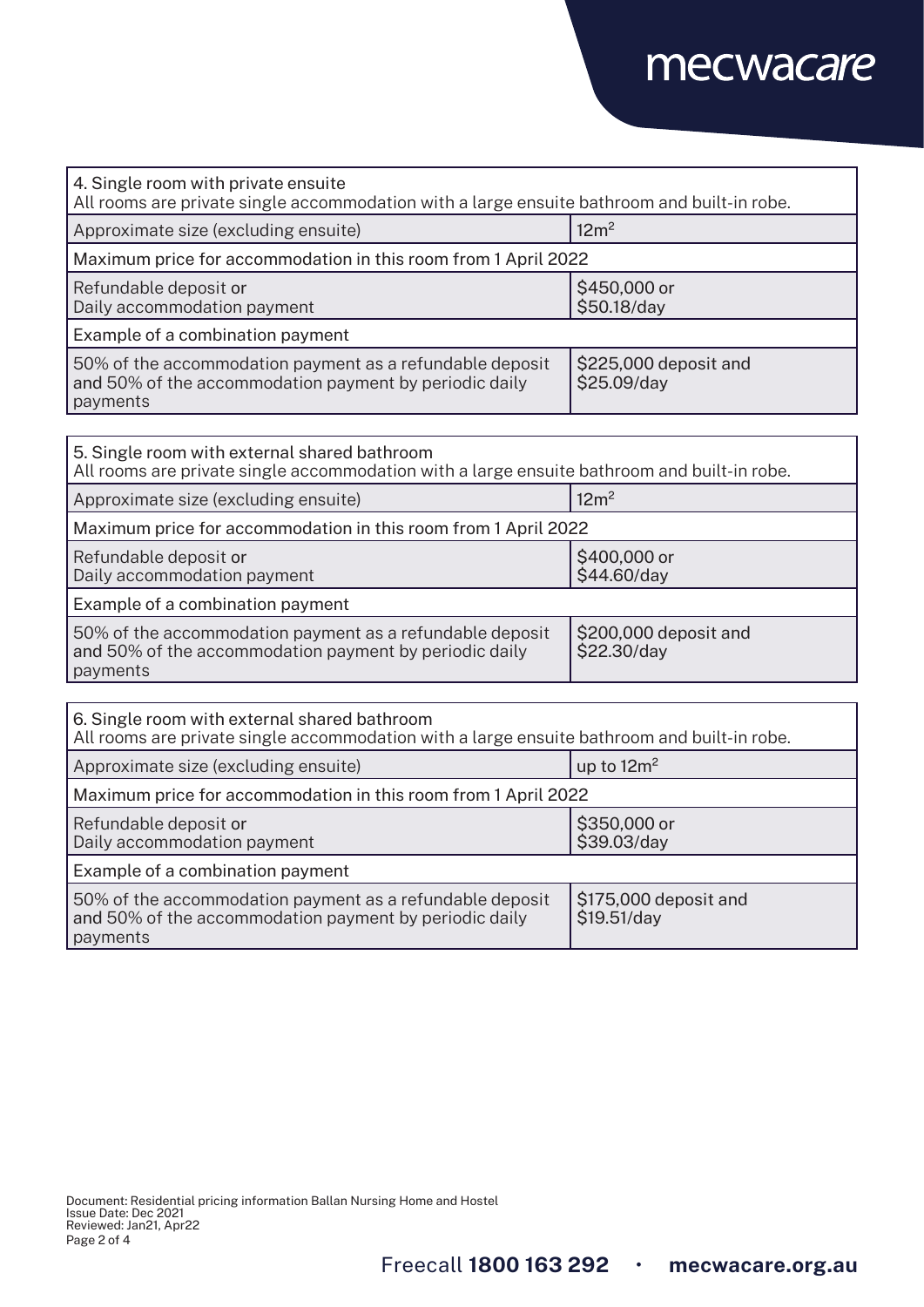## mecwacare

| <b>HOSTEL</b>                                                                                                                      |                                      |  |
|------------------------------------------------------------------------------------------------------------------------------------|--------------------------------------|--|
| 7. Single room with private ensuite<br>All rooms are private single accommodation with a large ensuite bathroom and built-in robe. |                                      |  |
| Approximate size (excluding ensuite)                                                                                               | up to 12.25-16.4m <sup>2</sup>       |  |
| Maximum price for accommodation in this room from 1 April 2022                                                                     |                                      |  |
| Refundable deposit or<br>Daily accommodation payment                                                                               | \$450,000 or<br>\$50.18/day          |  |
| Example of a combination payment                                                                                                   |                                      |  |
| 50% of the accommodation payment as a refundable deposit<br>and 50% of the accommodation payment by periodic daily<br>payments     | \$225,000 deposit and<br>\$25.09/day |  |

### Descriptive Information

Quality, condition, size and amenity of the room and any common areas which a person in that room could access.

All rooms at Ballan Nursing Home and Hostel are well-appointed with their own ensuite bathroom. Each room has a high-low bed and comes fitted with a bedhead. There is also a bedside table and drawers. Residents have the option of bringing their own furniture (excluding beds) to furnish the room according to their individual needs and style. Installation of personal fittings will be carried out by mecwacare's maintenance officer.

There are a range of room options to suit every lifestyle, with internal heating and cooling systems for individual resident comfort, private ensuite or shared bathrooms, generous storage space including a built-in wardrobe and shelves. Personal safes are available on request. Artwork throughout the home has been carefully selected to provide colour and a touch of elegance.

All rooms have telephone, internet and free-to-air television connections. Each room is bathed in natural light and includes comfortable and tasteful furnishings. Rooms have views of the landscaped gardens or smart courtyard. All

rooms have access to large bathrooms that are fully accessible with built-in handrails. All rooms, bathrooms and communal areas have Nurse Call buttons.

Ballan Nursing Home and Hostel is a warm and inviting residence that is located on the banks of the Werribee River. This centrally located 51-bed residence offers a person-centred approach to aged care.

Description of any specific accommodation or design features of the room or the areas of the facility someone occupying this room will be able to access

With a large multi-purpose room, residents can enjoy sitting next to a cosy fireplace with family or friends, as well as participate in a range of vibrant lifestyle activities that promote social interaction, friendship, fun and movement.

A substantial communal dining room provides a community setting at meal times where people can have a fun dining and social experience.

A hair and beauty salon enables residents to enjoy being pampered while enhancing dignity and personal wellbeing.